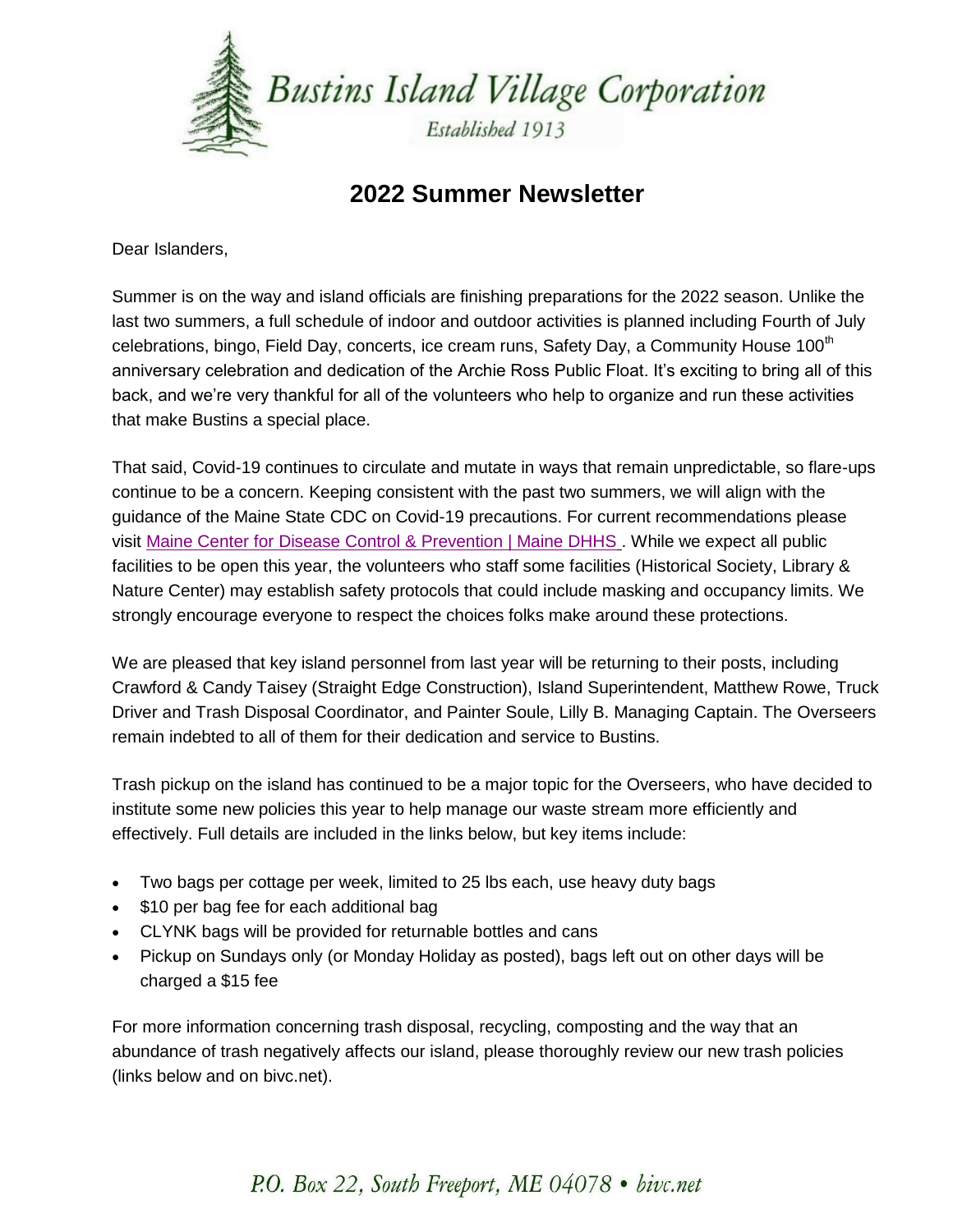## **Bustins Island Village Corporation**

A large trash pickup is scheduled for the last week of July. This will allow for the removal of furniture and other large items that would otherwise be difficult to remove from the Island.

As in prior years, a Firewise chipping day is scheduled for June 13. A link to the chipping request form is below and should be returned to Crawford if you wish to participate. Please remember to check your brush piles for bees and remove any active nests. We've had a couple of bee sting incidents the past few years and the Forest Service has asked us to be more diligent about inspecting our piles for bees so this can be avoided.

From an administrative perspective, the Overseers have had a busy off-season. By-law changes will be proposed at the Annual Meeting, we've been working on succession planning and documentation of all leadership and staff positions, and a number of Board policies have been created or updated. In addition to the Trash Disposal Policy, we updated the Personal Transportation Policy to include electric bikes and other electric transport equipment (link below and on bivc.net). As well, we are seeking bids for a major project to shore up and renovate the Store building, and having the stairway and embankment at Pidges Cove evaluated due to erosion concerns. We will continue to work on these items throughout the summer and will provide an update at the Annual Meeting.

Additionally, our Public Safety Committee has updated key emergency information (link below and on bivc.net). We recommend printing a copy of this to post in your cottage.

To maintain an accurate record of legal voters and know who is to receive any legal mailings, please remember to email any changes in property ownership or trustees to *[bivc.clerk@gmail.com](mailto:bivc.clerk@gmail.com)*

In lieu of attachments we provide you the following links:

2022 Ferry Schedule & Rates [2022 Ferry Schedule v2.5.docx \(bivc.net\)](https://click.mlsend.com/link/c/YT0xOTQ4ODY2MjU5ODM5ODgzMjE2JmM9ZDBkOSZlPTE5MjgmYj05Njg3ODYwNTQmZD1kMnI1cTBr.N-5-hiJOj1VOQ5ewOjWWcHspOSnl1mlM-zMErDbRTAg)

2022 Well Schedule [Well Sched. Public, Ewing, Comm. & Richardson 2022.docx \(bivc.net\)](https://click.mlsend.com/link/c/YT0xOTQ4ODY2MjU5ODM5ODgzMjE2JmM9ZDBkOSZlPTE5MjgmYj05Njg3ODYwNTUmZD14NWQzcjBw.h6_6-Mxpve4TlNCa66r9xq7pIkJbNftvlCO65zOa8EI)

Trash Disposal Policy [Trash Disposal Policy.docx \(bivc.net\)](https://click.mlsend.com/link/c/YT0xOTQ4ODY2MjU5ODM5ODgzMjE2JmM9ZDBkOSZlPTE5MjgmYj05Njg3ODYwNTYmZD1rM28ycjBq.tzqWli_Amti5yrSA3PMhIppcByonJv4CPtwoxj4oZLg)

2022 Trash Rates [2022 Trash Fee Rates.docx \(bivc.net\)](https://click.mlsend.com/link/c/YT0xOTQ4ODY2MjU5ODM5ODgzMjE2JmM9ZDBkOSZlPTE5MjgmYj05Njg3ODYwNTcmZD1sNXo1ZjV2.fawXNyt_RqAzB4orX9K-VWkKSUu1AUb_Yz_ZtPEwqvw)

Chipping Day Form Firewise - [Chipping Request Form.pdf \(bivc.net\)](https://click.mlsend.com/link/c/YT0xOTQ4ODY2MjU5ODM5ODgzMjE2JmM9ZDBkOSZlPTE5MjgmYj05Njg3ODYwNTgmZD1qOW83YTdw.S4bwjeLy0eCzQcm5kNASONaeVbu3BhmPVx-c3kmUlsk)

Personal Transport Policy [Personal Transportation Policy v2.0.docx \(bivc.net\)](https://click.mlsend.com/link/c/YT0xOTQ4ODY2MjU5ODM5ODgzMjE2JmM9ZDBkOSZlPTE5MjgmYj05Njg3ODYwNjImZD1uM3Ixczdr.vMfkPQJNohU-9E66e3QyYxEazyU4FZFieqNFw76-tKo)

Emergency Protocol Basics [Emergency Basics v1.1.docx \(bivc.net\)](https://click.mlsend.com/link/c/YT0xOTQ4ODY2MjU5ODM5ODgzMjE2JmM9ZDBkOSZlPTE5MjgmYj05Njg3ODYwNjYmZD15NGI1bzBn.BYBcxO1Oe8H6ktH3Cl5ya-QPA5PakQ4-zt17Z4Bt7Jg)